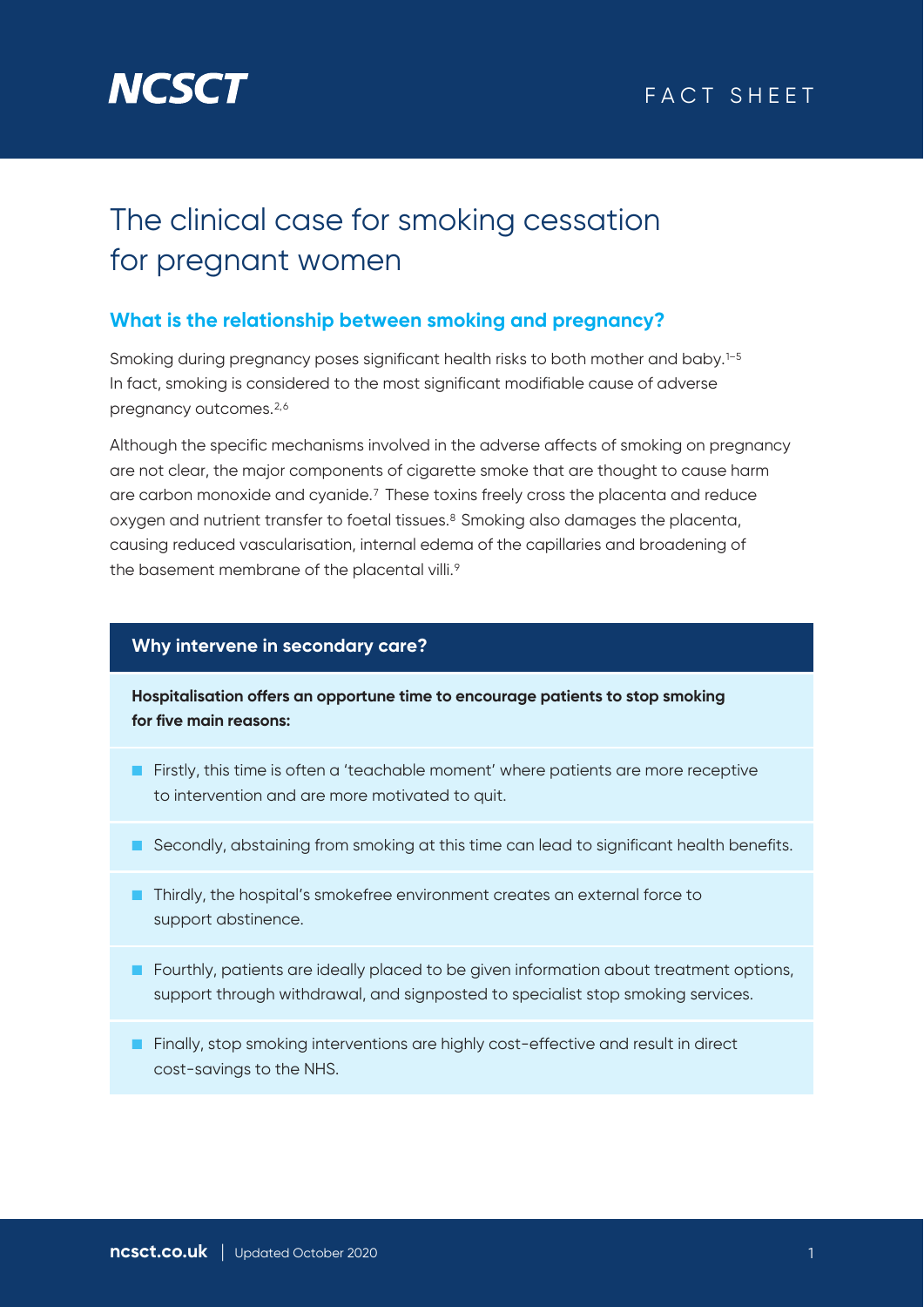



**Compared to non-smokers, women who smoke during pregnancy have a significantly increased risk of:** 1–9

- Low birth weight baby (<2500g)
- Preterm birth
- Miscarriage
- Ectopic pregnancy
- Spontaneous abortion
- Premature rupture of membranes (PROM)
- Perinatal mortality (still birth and neonatal death)
- Fetal growth restriction (FGR)
- Heart and other defects
- Placenta preavia
- Placental abruption
- Deep vein thrombosis

**Smoking and exposure to secondhand smoke also increases the risk of:** 1,4,5

- Sudden infant death syndrome (SIDS)
- Neonatal respiratory problems

*"Smoking is the most significant modifiable cause of adverse pregnancy outcomes."*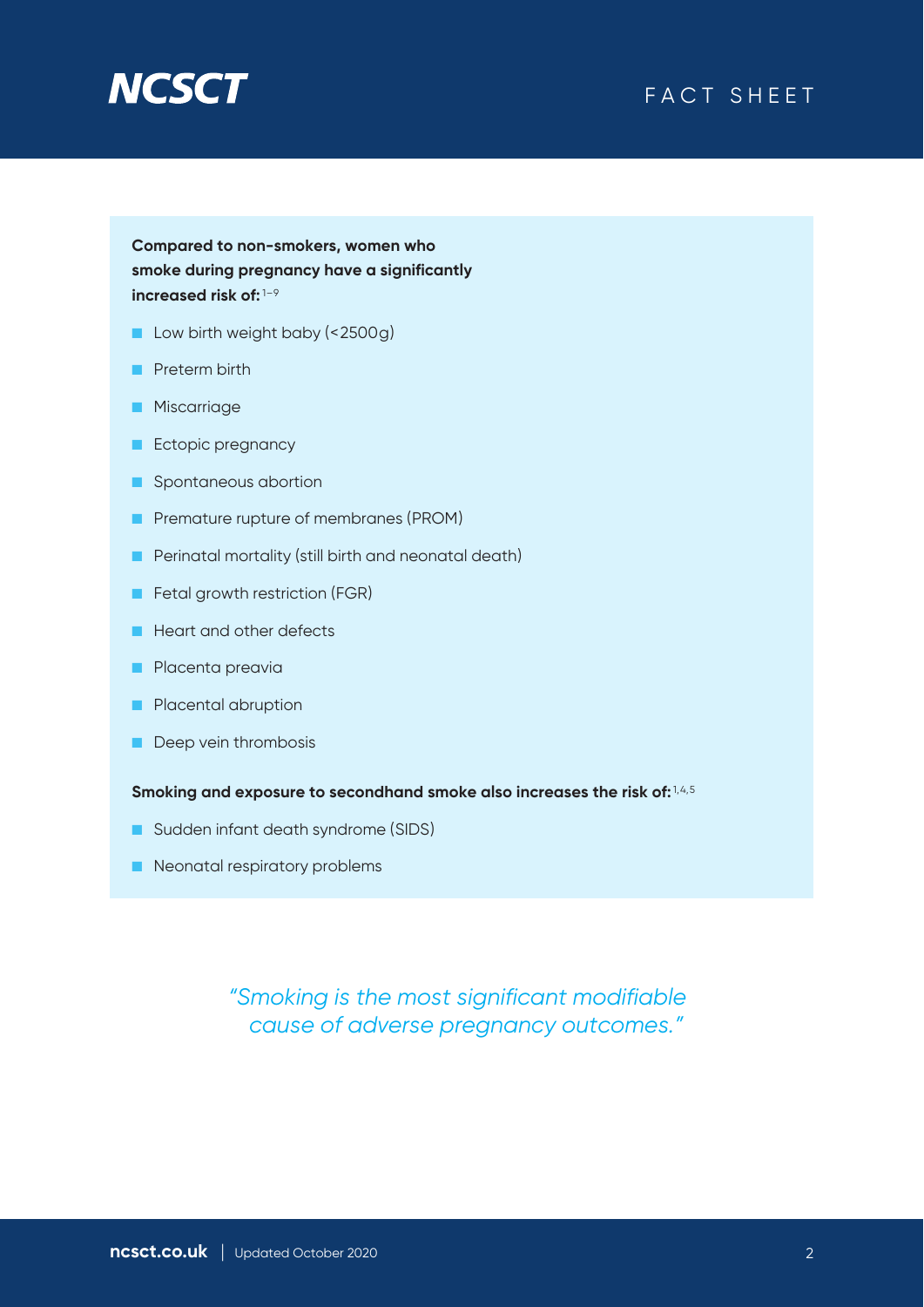

# **What are the benefits of quitting for pregnant women?**

Successful quitting will benefit a mother's long-term health by reducing the risk of disease development including heat disease, lung, breast and other cancers, and respiratory illness.<sup>5,11</sup> Importantly, there is also strong evidence that quitting smoking during pregnancy significantly improves pregnancy outcomes.<sup>2,3,12</sup>

To gain maximum benefit, a quit attempt needs to begin at the beginning of pregnancy and remain quit throughout the pregnancy. Women who stop smoking before 15 weeks of pregnancy reduce their risk of spontaneous premature birth and of having a low birth weight baby to the same as a non-smoker.<sup>13,14</sup> However, temporary abstinence beginning in the first trimester or even the third trimester and lasting until a mother has finished breastfeeding will still have worthwhile benefits.<sup>5</sup>

There is no safe level of smoking in pregnancy and smoking even a few cigarettes a day poses a significant risk to mother and baby.10 While some women have reduced their smoking, quitting smoking completely is one of the most important thing they can do to have a healthy baby.

#### **Smoking abstinence during early pregnancy has been associated with the following outcomes:**

- A Cochrane review has shown that receiving behavioural support for smoking cessation reduces low birth weight by 17% (RR 0.83; 95%CI 0.72, 0.94) and there was an average 55.6g increase in mean birth weight (95%CI; 29.82g, 81.38g).12
- 22% less likely to be admitted to NICU (RR 0.78; 95%CI 0.61, 0.98).<sup>12</sup>
- 37% reduced odds of placenta previa (OR 0.63; 95%CI 0.47 0.96) and placental abruption (OR 0.63; 95%CI 0.47–0.96).15
- 44% reduced odds of ectopic pregnancy (OR 0.56; 95%CI 0.45, 0.76).<sup>15</sup>
- 41% reduced odds of preterm PROM (OR 0.59; 95%CI 0.44, 0.85).<sup>15</sup>
- 41% reduced odds in occurrence of colic (OR 0.59; 95%CI 0.36, 0.98).<sup>16</sup>
- Reduced incidence of SIDS.<sup>17</sup>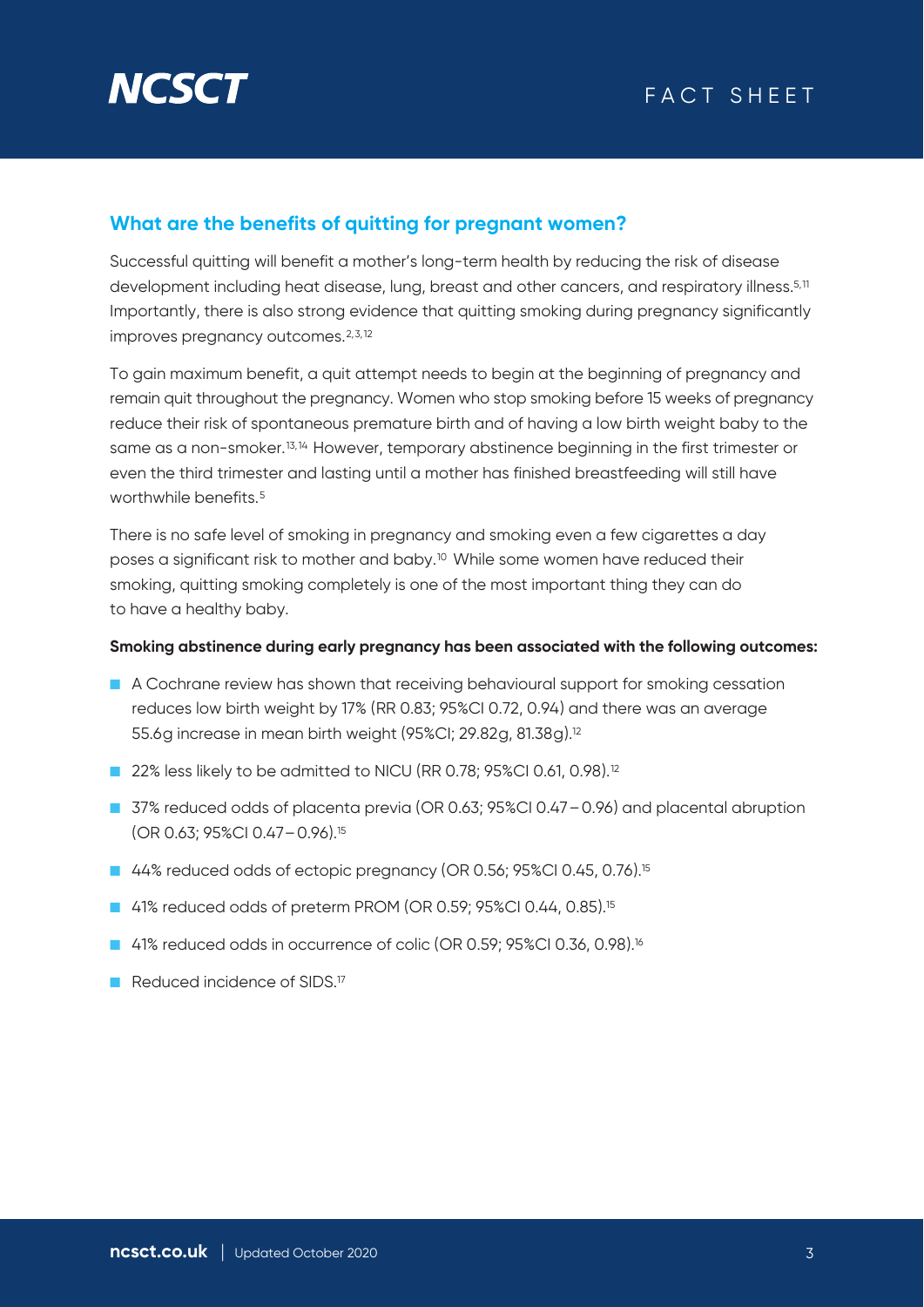# **NGS**

# FACT SHEET

## **General health benefits of stopping smoking**<sup>18</sup>

- Within 20 minutes heart rate and blood pressure drops.
- Within 12 hours carbon monoxide levels in the blood return to normal.
- Within 24 hours the chance of a heart attack decreases.
- Within 2 weeks to 3 months circulation improves and lung function increases.
- Within 1 to 9 months lungs regain normal ciliary function, reducing infection risk.
- Within 1 year risk of heart attack is reduced by half.
- Within 5 to 15 years risk of stroke is reduced to that of a non-smoker.
- By 10 years the risk of lung cancer is approximately half that of a smoker. The risk of cancers of the mouth, throat, bladder, kidney and pancreas also decrease.
- By 15 years risk of heart attack is that of a non-smoker.

#### **Supporting pregnant women with quitting**

Smoking cessation interventions have been proven effective for pregnant women.<sup>12</sup> Pregnant women who smoke have an increased chance of quitting if they use a high level of behavioural support and nicotine replacement therapy (NRT).<sup>12,19-23</sup>

NRT works by reducing urges to smoke and other withdrawal symptoms, thereby making stopping smoking a bit easier.<sup>19,23</sup> There has been some debate over the risks of NRT during pregnancy due to the effects that nicotine can have on the developing foetus. Research has found the levels of nicotine delivered by NRT are not likely to compromise the foetus.<sup>24,25</sup> NRT products are safer than continuing to smoke and can be particularly beneficial to women with high levels of tobacco dependence or significant cravings to smoke.25 Combining two forms of NRT such as the patch and a oral form of NRT (e.g. gum, inhaler, lozenge) has been shown to result in higher quit rates among pregnant women who smoke.<sup>26</sup>

Maternity care providers can play an important role in supporting quitting among pregnant women. Helping women through their quit attempt in a non-judgmental and supportive manner and helping normalise the feelings and challenges they may be experiencing is an important part of supporting women with stopping smoking.27–28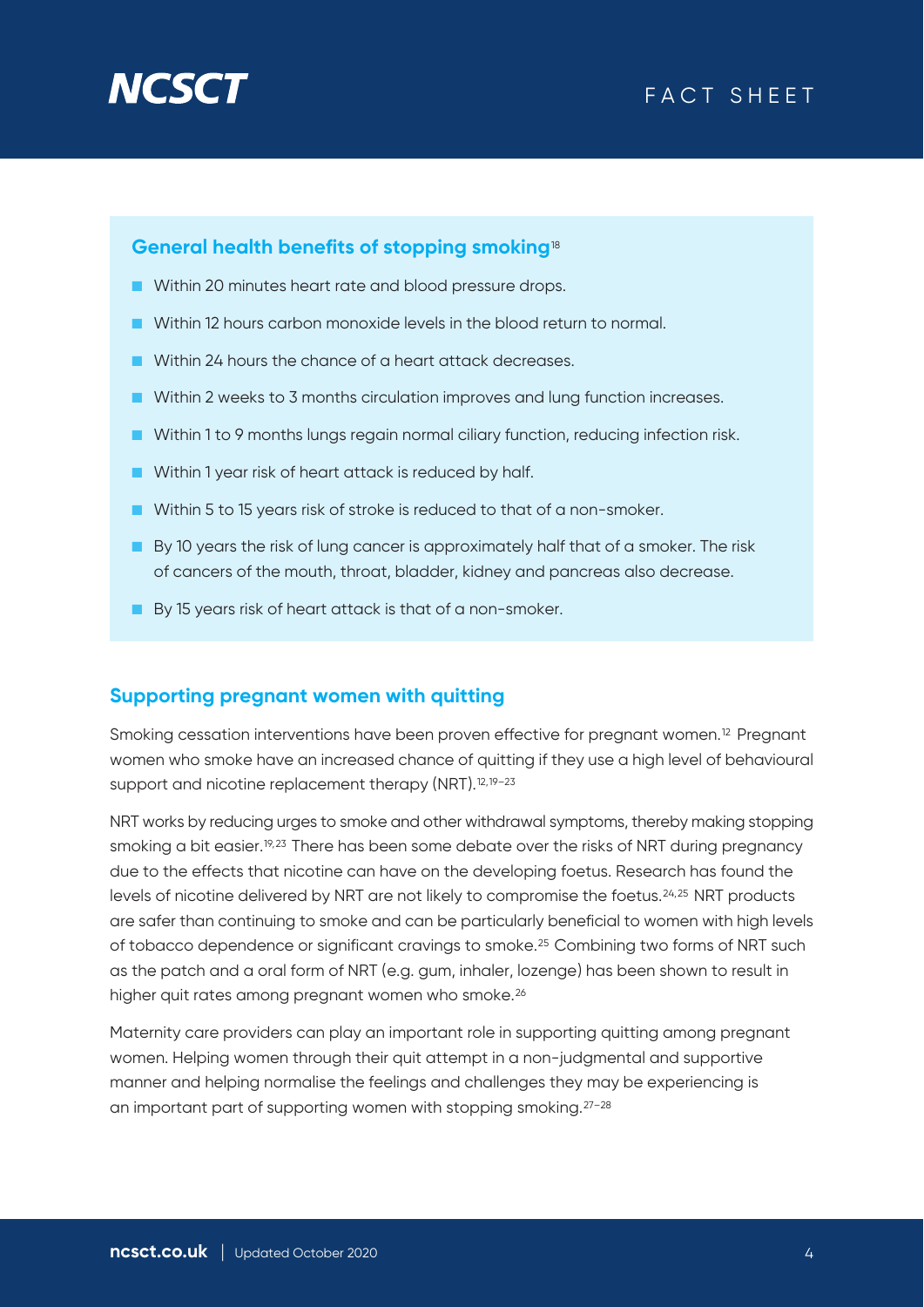# **Addressing smoking during antenatal and postnatal admissions**

Women who smoke are more likely to be admitted for antenatal care than non-smokers. Whilst in hospital, some women will suffer from acute tobacco withdrawal symptoms and may request to leave the ward frequently to smoke to relieve them or even request early discharge. Tobacco withdrawal symptoms can begin within hours after a person's last cigarette and can be quite intense for some, making the individual quite uncomfortable and agitated and can affect their care while in hospital.

Not all women will be forthcoming in identifying their inability to smoke in causing discomfort for fear of judgment and it is important for healthcare professionals to assess smoking status and link women who smoke with support while in hospital. Providing behavioural support and NRT to treat their tobacco withdrawal in the inpatient setting will make the patient more comfortable and compliant with treatment and increase their chance of a successful outcome in pregnancy.

# **Recognising tobacco withdrawal symptoms**

Nicotine is a highly addictive substance and it can be very difficult for some women to quit smoking. For most people tobacco withdrawal symptoms are usually strongest in the first week after quitting and generally last 2 to 4 weeks, although this can be longer for some smokers.

#### **Tobacco withdrawal symptoms include:**

- Urges to smoke or cravings
- Restlessness or difficulty concentrating
- Irritability, aggression, anxiety, crying, sadness or depression
- Difficulty sleeping or sleeping disturbances
- Increased appetite and weight gain
- Coughing
- Mouth ulcers
- Constipation
- Light headedness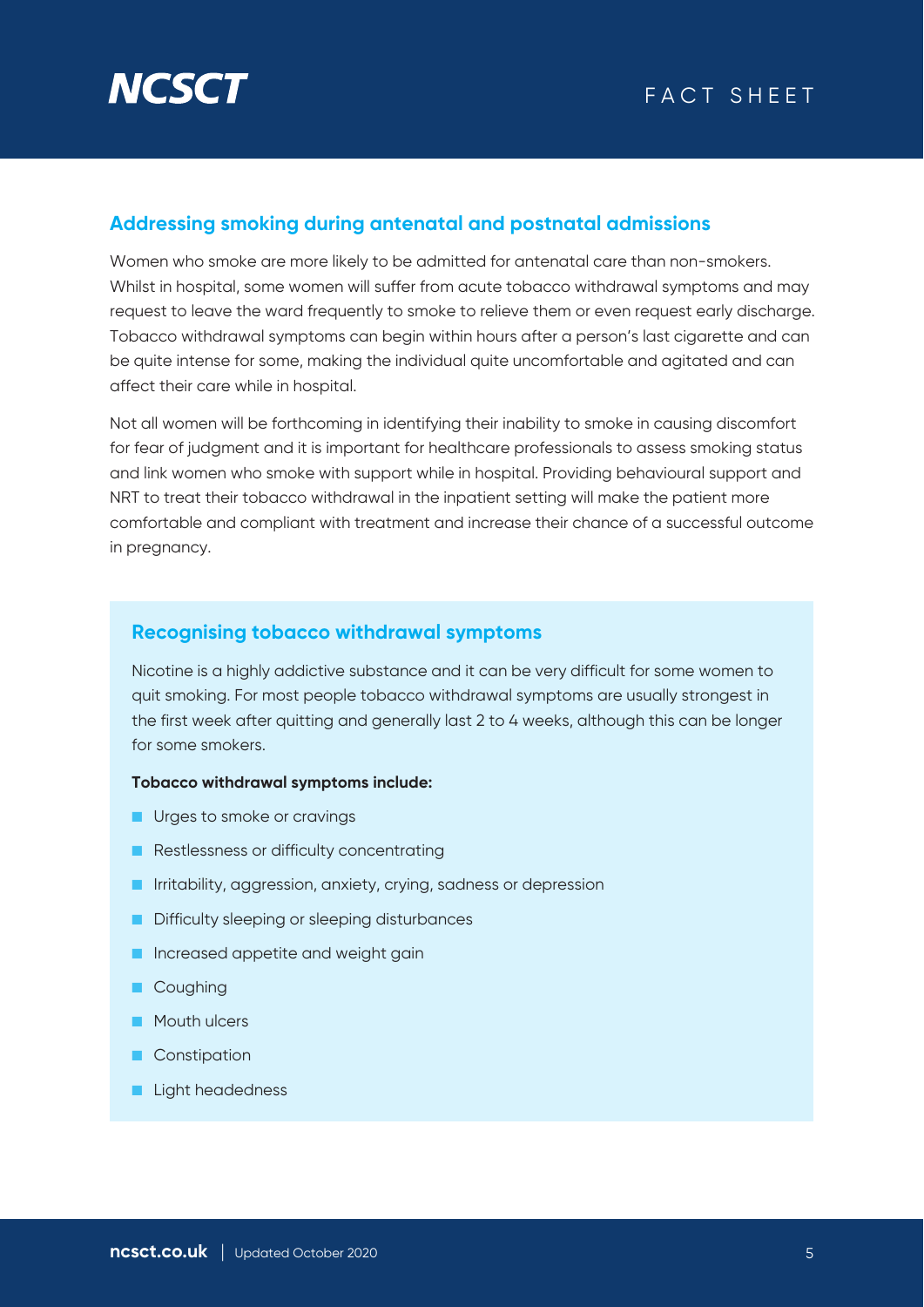

# FACT SHEET

# **Very Brief Advice on Smoking**

## **How to approach smoking cessation with pregnant women**

NICE guidance "Stopping smoking in pregnancy and after childbirth" 20,21 outlines a care pathway for supporting smoking cessation among pregnant women, which may be adopted for pregnant smokers in inpatient settings. In essence, the care pathway incorporates a very brief intervention using the 3As:

#### **ASK about smoking status and conduct carbon monoxide (CO) testing**

#### **ADVISE women:**

- of the personal health benefits of stopping smoking for both mother and baby
- the best way of quitting is with a combination of support and stop smoking medication
- support with stopping smoking and/or managing any tobacco withdrawal symptoms (temporary abstinence) is available

## **ACT on the women's response**

- initiate NRT for patients at the bedside to manage withdrawal (within hours of admission)
- monitor withdrawal and adjust NRT accordingly
- refer to available stop smoking support at the hospital or via the local Stop Smoking Service

**Document smoking status and the intervention provided in the medical notes**